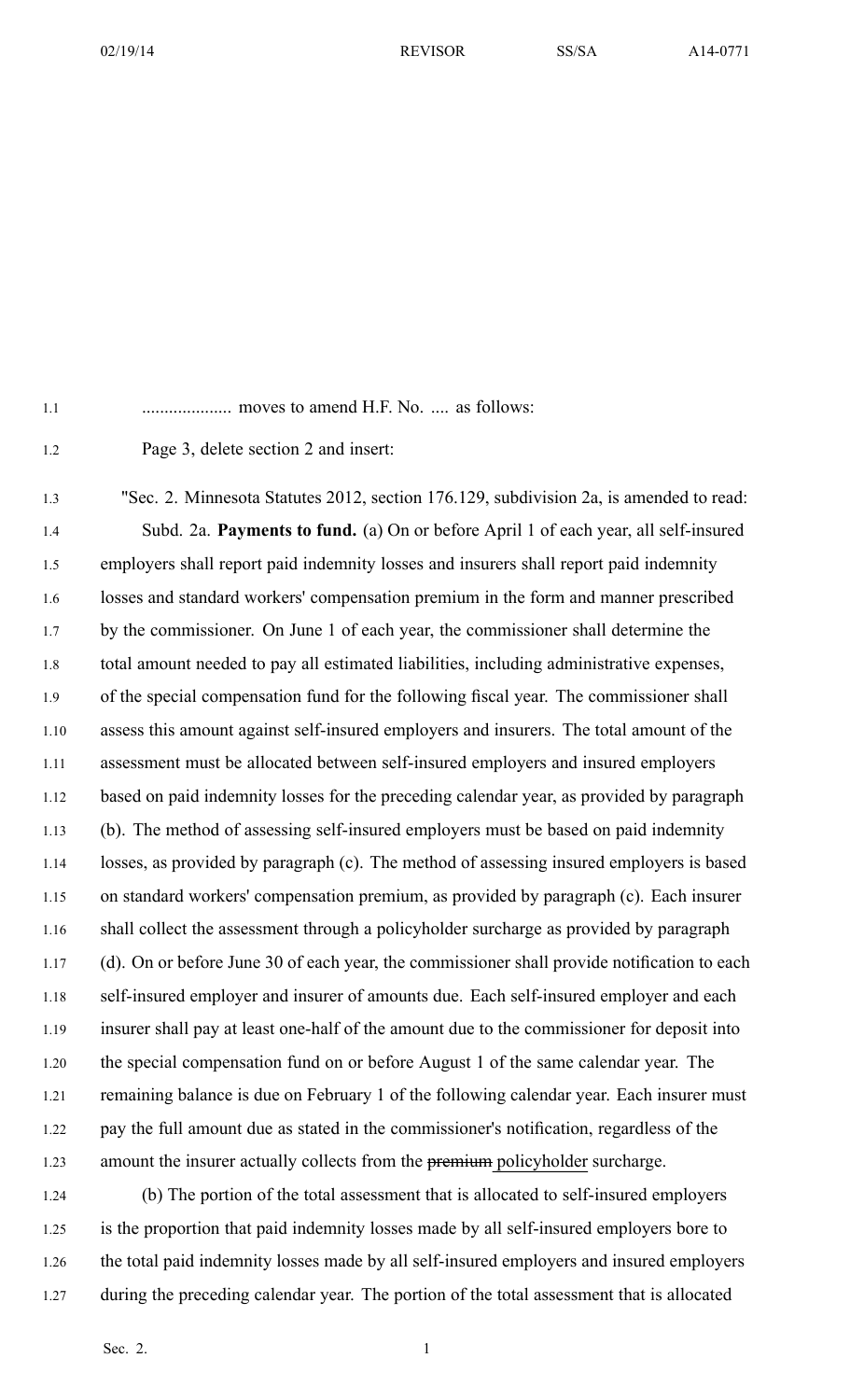02/19/14 REVISOR SS/SA A14-0771

2.1 to insured employers is the proportion that paid indemnity losses made on behalf of 2.2 all insured employers bore to the total paid indemnity losses made by all self-insured 2.3 employers and insured employers during the preceding calendar year.

2.4 (c) The portion of the total assessment allocated to self-insured employers that 2.5 shall be paid by each self-insured employer must be based upon paid indemnity losses 2.6 made by that self-insured employer during the preceding calendar year. The portion of 2.7 the total assessment allocated to insured employers that is paid by each insurer must be 2.8 based on standard workers' compensation premium earned in the state by that insurer 2.9 during the preceding current calendar year. If the current calendar year earned standard 2.10 workers' compensation premium is not available, the commissioner shall estimate the 2.11 portion of the total assessment allocated to insured employers that is paid by each insurer 2.12 using the earned standard workers' compensation premium from the preceding calendar 2.13 year. The commissioner shall then perform <sup>a</sup> reconciliation and final determination of 2.14 the portion of the total assessment to be paid by each insurer when the earned standard 2.15 workers' compensation premium for the current calendar year is calculable, but the final 2.16 determination must not be made after December 1 of the following calendar year. An 2.17 employer who has ceased to be self-insured shall continue to be liable for assessments 2.18 based on paid indemnity losses arising out of injuries occurring during periods when the 2.19 employer was self-insured, unless the self-insured employer has purchased <sup>a</sup> replacement 2.20 policy covering those losses. An insurer who assumes <sup>a</sup> self-insured employer's obligation 2.21 under <sup>a</sup> replacement policy shall separately repor<sup>t</sup> and pay assessments based on indemnity 2.22 losses paid by the insurer under the replacement policy. The replacement policy may 2.23 provide for reimbursement of the assessment to the insurer by the self-insured employer.

2.24 (d) Insurers shall collect the assessments from their insured employers through 2.25 <sup>a</sup> surcharge based on standard workers' compensation premium for each employer. 2.26 Assessments when collected do not constitute an element of loss for the purpose of 2.27 establishing rates for workers' compensation insurance but for the purpose of collection 2.28 are treated as separate costs imposed on insured employers. The premium policyholder 2.29 surcharge is included in the definition of gross premium as defined in section 297I.01 only 2.30 for premium tax purposes. An insurer may cancel a policy for nonpayment of the premium 2.31 policyholder surcharge. The premium policyholder surcharge is excluded from the 2.32 definition of premium for all other purposes, excep<sup>t</sup> as otherwise provided in this paragraph. 2.33 (e) For purposes of this section, the workers' compensation assigned risk plan 2.34 established under section 79.252, shall repor<sup>t</sup> and pay assessments on standard workers' 2.35 compensation premium in the same manner as an insurer.